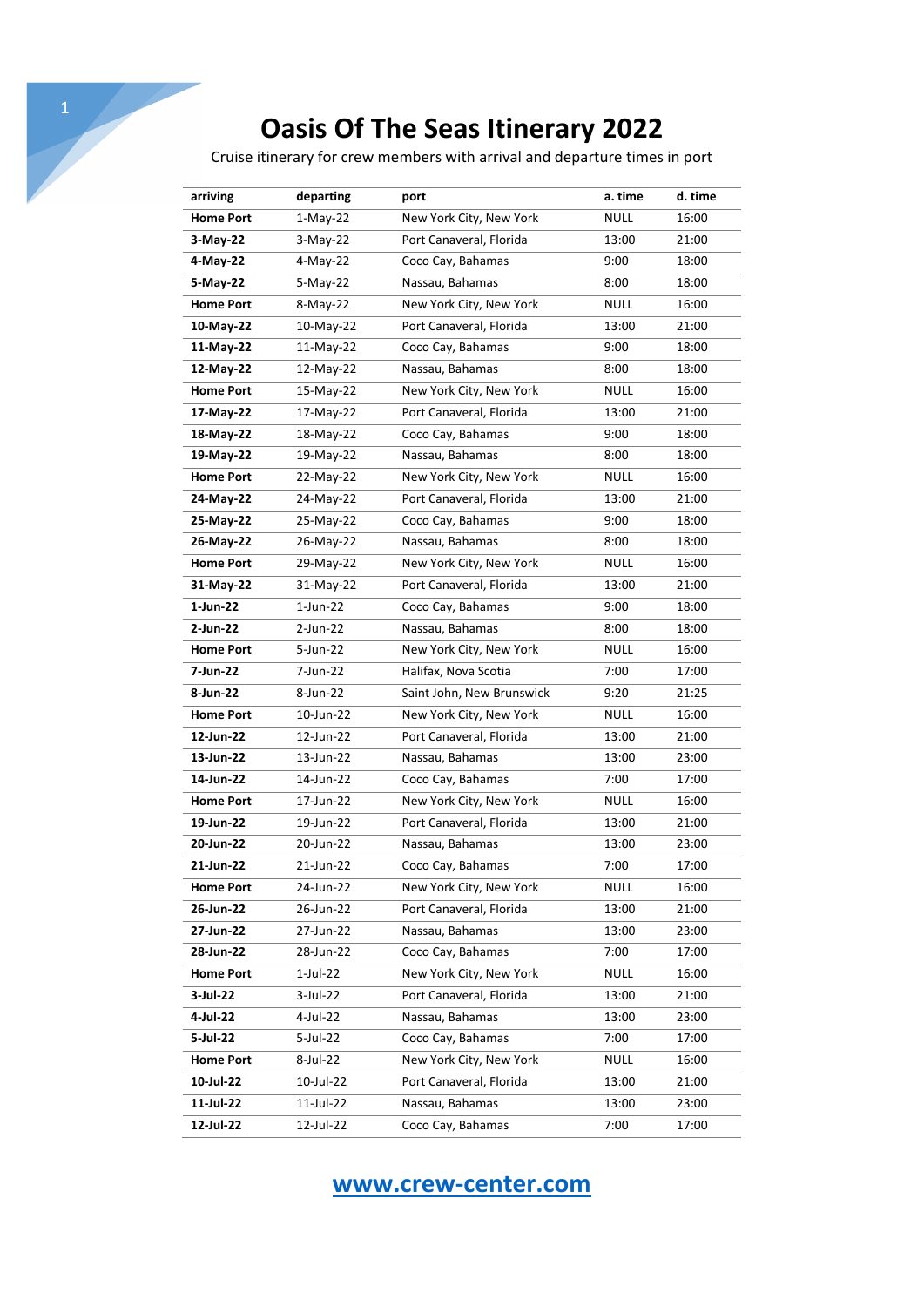Cruise itinerary for crew members with arrival and departure times in port

| <b>Home Port</b> | 15-Jul-22  | New York City, New York  | <b>NULL</b> | 16:00 |
|------------------|------------|--------------------------|-------------|-------|
| 17-Jul-22        | 17-Jul-22  | Port Canaveral, Florida  | 13:00       | 21:00 |
| 18-Jul-22        | 18-Jul-22  | Nassau, Bahamas          | 13:00       | 23:00 |
| 19-Jul-22        | 19-Jul-22  | Coco Cay, Bahamas        | 7:00        | 17:00 |
| <b>Home Port</b> | 22-Jul-22  | New York City, New York  | <b>NULL</b> | 16:00 |
| 24-Jul-22        | 24-Jul-22  | Port Canaveral, Florida  | 13:00       | 21:00 |
| 25-Jul-22        | 25-Jul-22  | Nassau, Bahamas          | 13:00       | 23:00 |
| 26-Jul-22        | 26-Jul-22  | Coco Cay, Bahamas        | 7:00        | 17:00 |
| <b>Home Port</b> | 29-Jul-22  | New York City, New York  | <b>NULL</b> | 16:00 |
| 31-Jul-22        | 31-Jul-22  | Port Canaveral, Florida  | 13:00       | 21:00 |
| 1-Aug-22         | 1-Aug-22   | Nassau, Bahamas          | 13:00       | 23:00 |
| 2-Aug-22         | 2-Aug-22   | Coco Cay, Bahamas        | 7:00        | 17:00 |
| <b>Home Port</b> | 5-Aug-22   | New York City, New York  | <b>NULL</b> | 16:00 |
| 8-Aug-22         | 8-Aug-22   | Labadee, Haiti           | 9:00        | 16:00 |
| 9-Aug-22         | 9-Aug-22   | San Juan, Puerto Rico    | 14:00       | 22:00 |
| 10-Aug-22        | 10-Aug-22  | Philipsburg, St. Maarten | 9:00        | 18:00 |
| <b>Home Port</b> | 14-Aug-22  | New York City, New York  | <b>NULL</b> | 16:00 |
| 16-Aug-22        | 16-Aug-22  | Port Canaveral, Florida  | 13:00       | 21:00 |
| 17-Aug-22        | 17-Aug-22  | Coco Cay, Bahamas        | 9:00        | 18:00 |
| 18-Aug-22        | 18-Aug-22  | Nassau, Bahamas          | 8:00        | 18:00 |
| <b>Home Port</b> | 21-Aug-22  | New York City, New York  | <b>NULL</b> | 16:00 |
| 23-Aug-22        | 23-Aug-22  | Port Canaveral, Florida  | 13:00       | 21:00 |
| 24-Aug-22        | 24-Aug-22  | Coco Cay, Bahamas        | 9:00        | 18:00 |
| 25-Aug-22        | 25-Aug-22  | Nassau, Bahamas          | 8:00        | 18:00 |
| <b>Home Port</b> | 28-Aug-22  | New York City, New York  | NULL        | 16:00 |
| 30-Aug-22        | 30-Aug-22  | Port Canaveral, Florida  | 13:00       | 21:00 |
| 31-Aug-22        | 31-Aug-22  | Coco Cay, Bahamas        | 9:00        | 18:00 |
| $1-Sep-22$       | $1-Sep-22$ | Nassau, Bahamas          | 8:00        | 18:00 |
| <b>Home Port</b> | 4-Sep-22   | New York City, New York  | <b>NULL</b> | 16:00 |
| 6-Sep-22         | 6-Sep-22   | Port Canaveral, Florida  | 13:00       | 21:00 |
| 7-Sep-22         | 7-Sep-22   | Coco Cay, Bahamas        | 9:00        | 18:00 |
| 8-Sep-22         | 8-Sep-22   | Nassau, Bahamas          | 8:00        | 18:00 |
| <b>Home Port</b> | 11-Sep-22  | New York City, New York  | <b>NULL</b> | 16:00 |
| 13-Sep-22        | 13-Sep-22  | Port Canaveral, Florida  | 13:00       | 21:00 |
| 14-Sep-22        | 14-Sep-22  | Coco Cay, Bahamas        | 9:00        | 18:00 |
| 15-Sep-22        | 15-Sep-22  | Nassau, Bahamas          | 8:00        | 18:00 |
| <b>Home Port</b> | 18-Sep-22  | New York City, New York  | <b>NULL</b> | 16:00 |
| 20-Sep-22        | 20-Sep-22  | Port Canaveral, Florida  | 13:00       | 21:00 |
| 21-Sep-22        | 21-Sep-22  | Coco Cay, Bahamas        | 9:00        | 18:00 |
| 22-Sep-22        | 22-Sep-22  | Nassau, Bahamas          | 8:00        | 18:00 |
| <b>Home Port</b> | 25-Sep-22  | New York City, New York  | <b>NULL</b> | 16:00 |
| 27-Sep-22        | 27-Sep-22  | Port Canaveral, Florida  | 13:00       | 21:00 |
| 28-Sep-22        | 28-Sep-22  | Coco Cay, Bahamas        | 9:00        | 18:00 |
| 29-Sep-22        | 29-Sep-22  | Nassau, Bahamas          | 8:00        | 18:00 |

### **www.crew-center.com**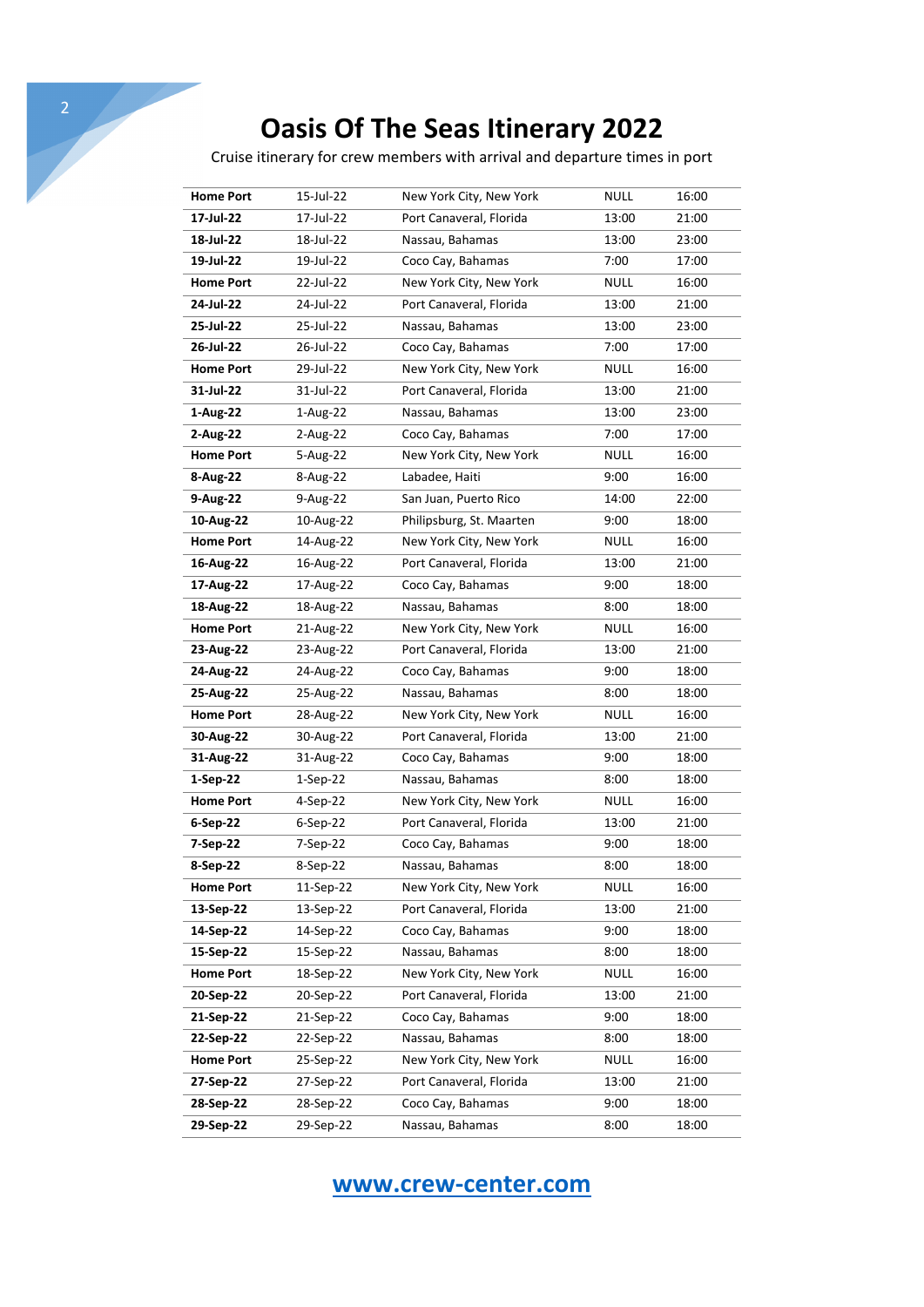Cruise itinerary for crew members with arrival and departure times in port

| <b>Home Port</b> | 2-Oct-22   | New York City, New York      | <b>NULL</b> | 16:00 |
|------------------|------------|------------------------------|-------------|-------|
| 4-Oct-22         | 4-Oct-22   | Port Canaveral, Florida      | 13:00       | 21:00 |
| 5-Oct-22         | 5-Oct-22   | Coco Cay, Bahamas            | 9:00        | 18:00 |
| 6-Oct-22         | 6-Oct-22   | Nassau, Bahamas              | 8:00        | 18:00 |
| <b>Home Port</b> | 9-Oct-22   | New York City, New York      | <b>NULL</b> | 16:00 |
| 11-Oct-22        | 11-Oct-22  | Port Canaveral, Florida      | 13:00       | 21:00 |
| 12-Oct-22        | 12-Oct-22  | Coco Cay, Bahamas            | 9:00        | 18:00 |
| 13-Oct-22        | 13-Oct-22  | Nassau, Bahamas              | 8:00        | 18:00 |
| <b>Home Port</b> | 16-Oct-22  | New York City, New York      | NULL        | 16:00 |
| 18-Oct-22        | 18-Oct-22  | Port Canaveral, Florida      | 13:00       | 21:00 |
| 19-Oct-22        | 19-Oct-22  | Coco Cay, Bahamas            | 9:00        | 18:00 |
| 20-Oct-22        | 20-Oct-22  | Nassau, Bahamas              | 8:00        | 18:00 |
| <b>Home Port</b> | 23-Oct-22  | New York City, New York      | <b>NULL</b> | 16:00 |
| 25-Oct-22        | 25-Oct-22  | Port Canaveral, Florida      | 13:00       | 21:00 |
| 26-Oct-22        | 26-Oct-22  | Coco Cay, Bahamas            | 9:00        | 18:00 |
| 27-Oct-22        | 27-Oct-22  | Nassau, Bahamas              | 8:00        | 18:00 |
| <b>Home Port</b> | $2-Nov-22$ | Miami, Florida               | NULL        | 16:30 |
| 4-Nov-22         | 4-Nov-22   | Labadee, Haiti               | 8:00        | 17:00 |
| <b>Home Port</b> | 6-Nov-22   | Miami, Florida               | <b>NULL</b> | 16:30 |
| 7-Nov-22         | 7-Nov-22   | Coco Cay, Bahamas            | 7:00        | 17:00 |
| 9-Nov-22         | 9-Nov-22   | Cozumel, Mexico              | 7:00        | 18:00 |
| 10-Nov-22        | 10-Nov-22  | Roatan, Honduras             | 8:00        | 17:00 |
| 11-Nov-22        | 11-Nov-22  | Costa Maya, Mexico           | 8:00        | 17:00 |
| <b>Home Port</b> | 13-Nov-22  | Miami, Florida               | NULL        | 16:30 |
| 14-Nov-22        | 14-Nov-22  | Coco Cay, Bahamas            | 7:00        | 16:00 |
| 16-Nov-22        | 16-Nov-22  | San Juan, Puerto Rico        | 10:00       | 19:00 |
| 17-Nov-22        | 17-Nov-22  | Philipsburg, St. Maarten     | 8:00        | 18:00 |
| <b>Home Port</b> | 20-Nov-22  | Miami, Florida               | <b>NULL</b> | 16:30 |
| 22-Nov-22        | 22-Nov-22  | Costa Maya, Mexico           | 8:00        | 17:00 |
| 23-Nov-22        | 23-Nov-22  | Roatan, Honduras             | 8:00        | 16:00 |
| 24-Nov-22        | 24-Nov-22  | Cozumel, Mexico              | 8:00        | 18:00 |
| 26-Nov-22        | 26-Nov-22  | Coco Cay, Bahamas            | 7:00        | 17:00 |
| <b>Home Port</b> | 27-Nov-22  | Miami, Florida               | <b>NULL</b> | 16:30 |
| 29-Nov-22        | 29-Nov-22  | Labadee, Haiti               | 7:00        | 16:00 |
| 30-Nov-22        | 30-Nov-22  | San Juan, Puerto Rico        | 14:00       | 22:00 |
| 1-Dec-22         | 1-Dec-22   | St Thomas, US Virgin Islands | 7:00        | 16:00 |
| 3-Dec-22         | 3-Dec-22   | Coco Cay, Bahamas            | 10:00       | 18:00 |
| <b>Home Port</b> | 4-Dec-22   | Miami, Florida               | <b>NULL</b> | 16:30 |
| 5-Dec-22         | 5-Dec-22   | Coco Cay, Bahamas            | 7:00        | 17:00 |
| 7-Dec-22         | 7-Dec-22   | Cozumel, Mexico              | 7:00        | 18:00 |
| 8-Dec-22         | 8-Dec-22   | Roatan, Honduras             | 8:00        | 17:00 |
| 9-Dec-22         | 9-Dec-22   | Costa Maya, Mexico           | 8:00        | 17:00 |
| <b>Home Port</b> | 11-Dec-22  | Miami, Florida               | NULL        | 16:30 |
| 13-Dec-22        | 13-Dec-22  | Labadee, Haiti               | 7:00        | 16:00 |

**www.crew-center.com**